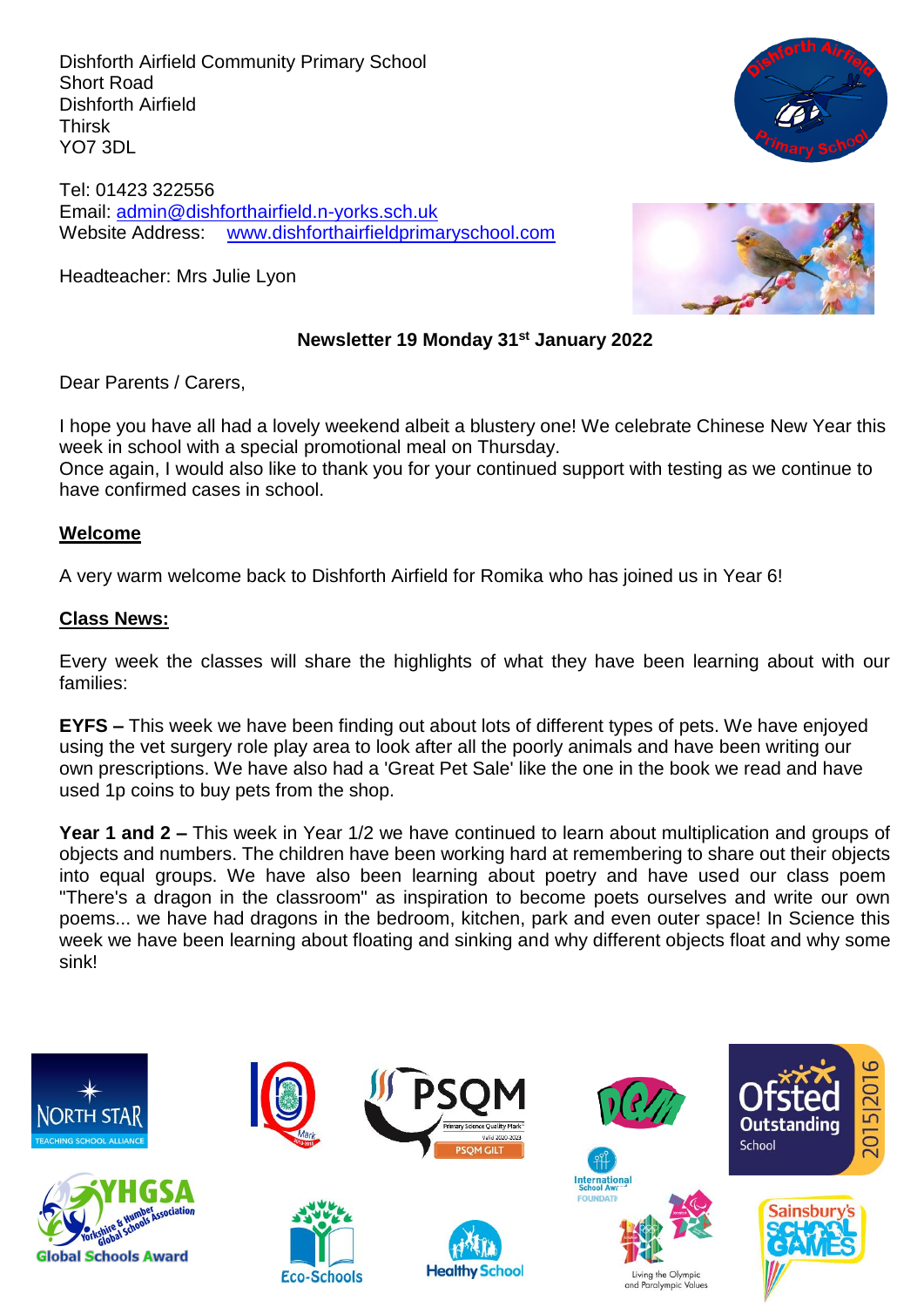**Year 3 and 4 –** This week we have been enjoying learning the Legend of Romulus and Remus. We have used drama to re-create this and we have been working hard to retell the story in our writing lessons. We have also enjoyed carrying out a number of science investigations on different rocks to find out if they are sedimentary, igneous or metamorphic.

**Year 5 and 6 –** This week in year 5/6 we have been exploring the world of Ancient Greek myths and legends. We have spent time reading a variety of stories and then we have designed our own mythical creatures to write a story about. The children have created some amazing creatures with supernatural and magical powers. We can't wait to read them!

## **Reading**

Advance notice that we are celebrating World Book Day after February half term on **Thursday 3rd March** – children are welcome to come to school dressed up as a character from a book.

### **Harry Potter event**

On Friday between 6.30-8.00pm, Thirsk Library are holding an event for 7-11 year olds celebrating 25 years since Harry Potter and the Philosopher's Stone was first published – please see the attached invitation for further details!

## **Children's Mental Health Week – 7-13 February**

This year Children's Mental Health Week by Place2Be is celebrating with the theme of Growing Together. The theme is about encouraging children (and adults) to consider how they have grown, and how they can help others to grow.

**Growing Together** is about growing emotionally and finding ways to help each other grow. Challenges and setbacks can help us to grow and adapt and trying new things can help us to move beyond our comfort zone into a new realm of possibility and potential. However, emotional growth is often a gradual process that happens over time, and sometimes we might feel a bit 'stuck'. The Children's Mental Health Week website have a wealth of resources for families and schools -to access the resources please click on the link below.

<https://www.childrensmentalhealthweek.org.uk/parents-and-carers/>

### **Safer Internet Day – Tuesday 8th February**

Safer Internet Day 2022 will be celebrated on 8th February with the theme 'All fun and games? Exploring respect and relationships online'.

From gaming and chat, to streaming and video, young people are shaping the interactive entertainment spaces they are a part of. Safer Internet Day 2022 celebrates young people's role in creating a safer internet, whether that is whilst gaming and creating content, or interacting with their friends and peers.

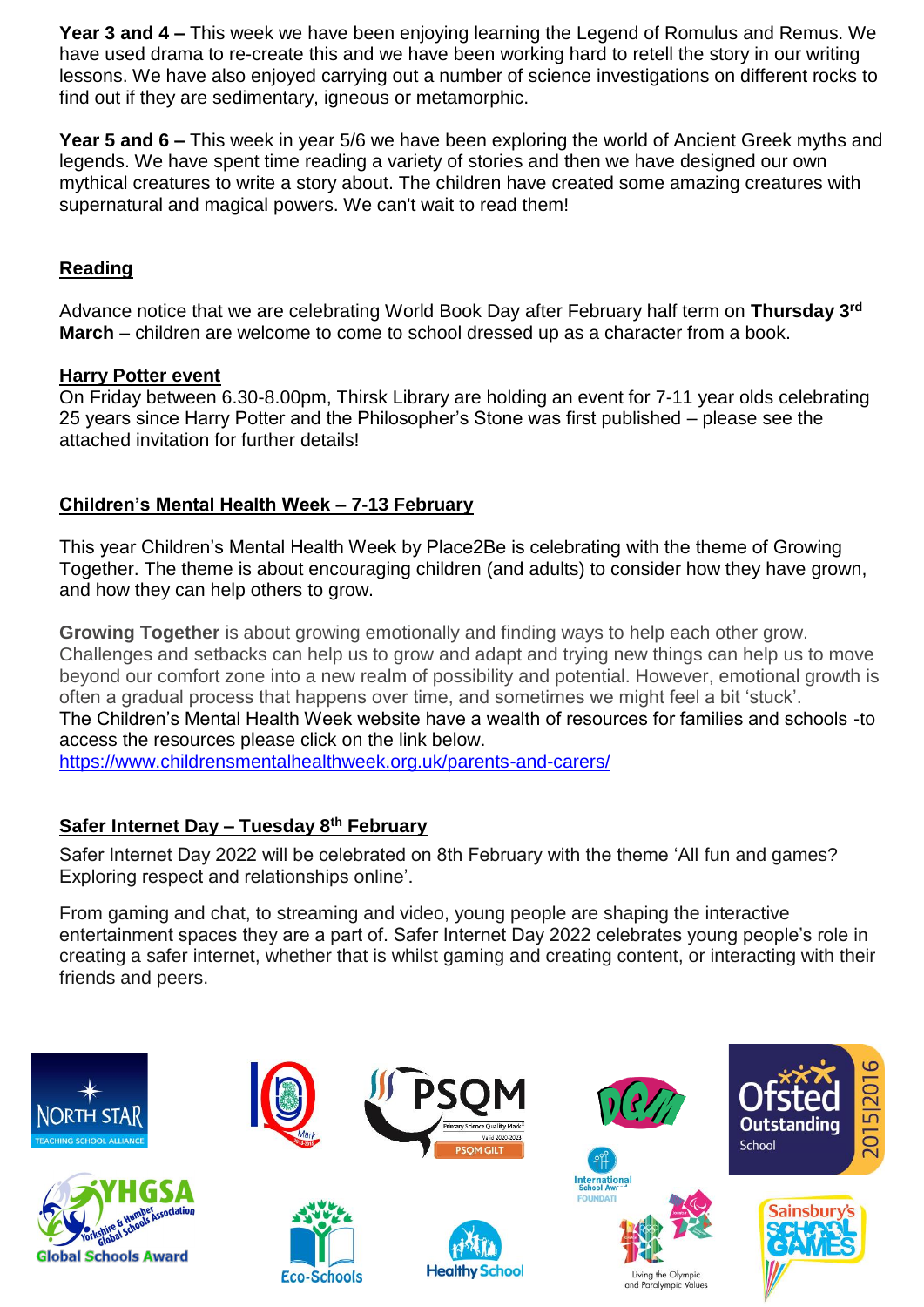The children will be exploring this further during the week through their learning and further resources, information and materials can be found on the following website:

<https://saferinternet.org.uk/safer-internet-day/safer-internet-day-2022>

## **Year 3 and 4 Trip to Murton Park**

On Monday 14<sup>th</sup> February Year 3 and 4 children are going to have a fantastic day out living like Romans at Murton Park! The children are setting off at 9am and returning at 4pm. Please can the children wear jogging bottoms, trainers/wellington boots, a warm top, a jumper/ hoodie and a waterproof coat- appropriate clothing for the weather (coats, hats, gloves, scarves – depending on the weather forecast). Please can your child bring a packed lunch in a disposable bag.

### **Year 6 Parent's SAT Meeting**

The year 6 parent's SAT meeting will be on Thursday 3rd February from 3.30pm till 4pm.

## **Parent / Teacher / Child Consultations**

A letter will be sent home this week for you to make a preferred day / time for this term's consultations.

The days to choose from are: Tuesday  $15<sup>th</sup>$  February or Thursday  $17<sup>th</sup>$  February between 3.30pm-6.00pm

Mrs Armstrong's appointments will be carried out via Zoom or telephone call.

### **School Dinners February**

The price for dinner is £2.75 per meal (£13.75 per week). The cost for the month of February is £41.25. Please ensure your Parent Pay account is up to date.

### **White Rose Maths – 1 minute-maths app – for information**

The writers of the maths scheme we use throughout school, White Rose Maths, have designed an app for use both in class and at home, called 1-Minute Maths. The app helps children build greater number confidence and fluency through targeted practice in engaging, one-minute chunks.

This first version of the app is aimed at Key Stage 1 pupils with individual one-minute tasks focusing on adding and subtracting – and on 'Subitising', the skill of instantly recognising the number of items in a group without counting. Multiplication and division are going to be added soon.

The app is free and is really useful for building number fluency and confidence and compliments the teaching strategies used in class – worth a look!

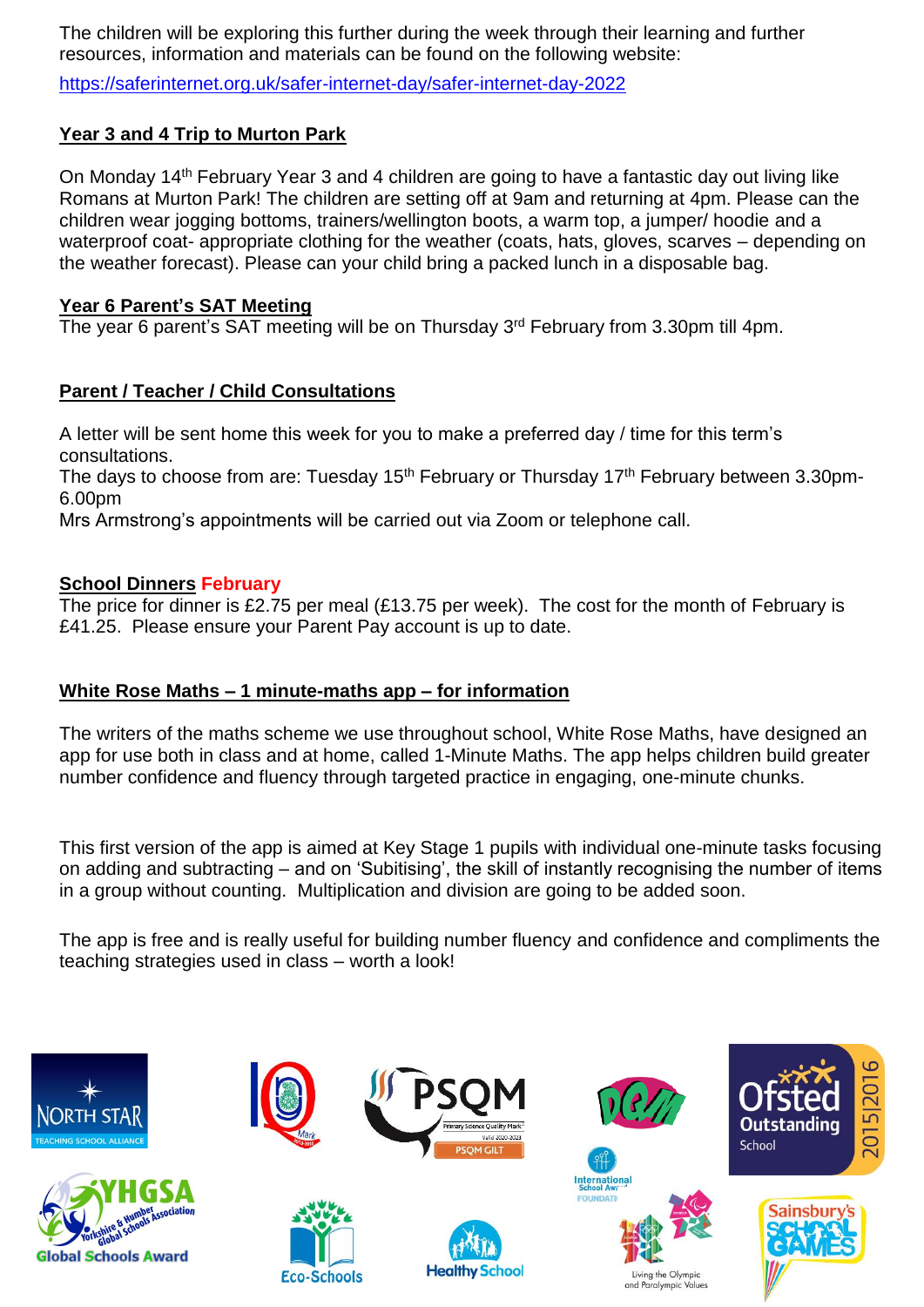## **Sport Wear for All Thirsk**

Attached to this newsletter is information regarding an organisation called Sport Wear for All Thirsk. The aim of the organisation is to help ensure children can participate in sports by loaning and swapping sports boots and equipment. If you have any sports trainers or boots that your children have grown out of then there is a collection box at school if you would like to support this organisation. Please read the attached document for further information.

## **Promotional Dinner – Chinese New Year – Thursday 3rd February**

Sweet and Sour Chicken Or Sticky Garlic and Honey Pieces with Oriental Vegetables, Red Dragon Rice, Peas and Sweetcorn

Sachima (Rice Cakes)

# **Promotional Dinner – Happy Valentine's Day – Monday 14th February**

Forever Yours Chicken Fajitas Or Be Mine Bean and Vegetable Burrito Whole Lotta' Love Potato Wedges, Crazy About You Carrots and Perfect Peas

Paris Shortbread Sandwich with City of Love Custard





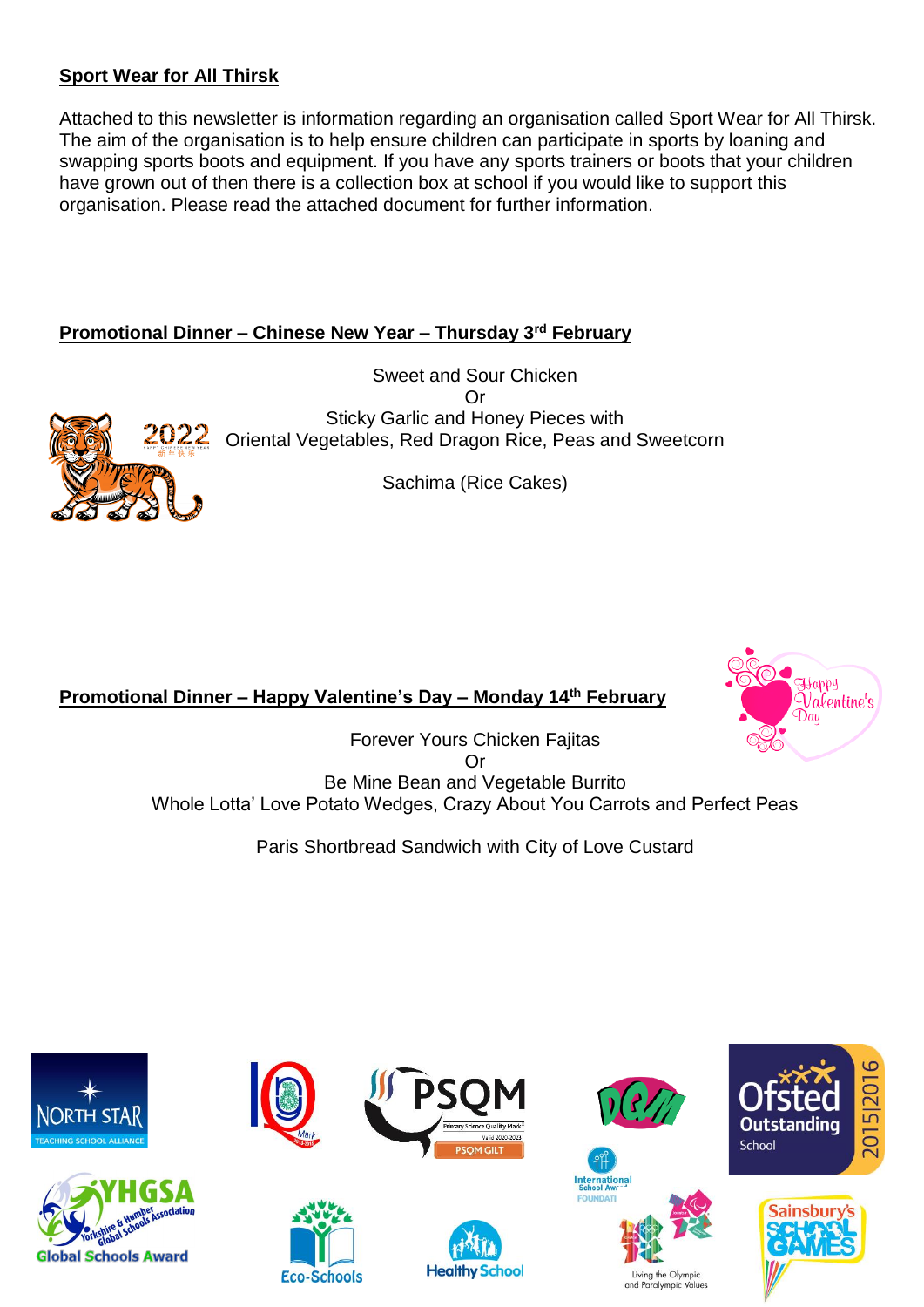## **AWARDS**

### **Celebration Assembly**

On Friday, we have our Celebration Assembly. This week the following children were given our weekly awards;

#### **Celebration Cup**

The cup this week goes to someone who is a pleasure to teach! This person is hard-working, shows resilience and determination and always tries their best in everything they do!



This person is always kind and thoughtful and looks out for others.

We are so impressed with this person's attitude towards their learning!

Congratulations and well done to …

Phebie!



### **Ribbons**

**EYFS** – The ribbon this week goes to someone who has really impressed us with their number recognition. They are working really hard in maths and demonstrating a keen interest in counting. They are also a very kind and considerate member of our class. Congratulations and well done to Enoch!

**Year 1 / 2 –** This week the ribbon goes to someone who has impressed us with their focus and determination. They have fantastic ideas and are always keen to share them with the class. We love having you in our class. Well done, Oscar!

**Year 3 / 4** – The ribbon this week goes to someone who has really impressed me with their resilience and enthusiasm in writing this week. I have been so impressed with this person's independence - keep up the great work! Well done to Ada!

**Year 5 / 6** – The ribbon this week goes to someone who has really impressed us in our maths lessons by showing determination and perseverance. This person has been putting their hand up all week to contribute and answer questions and we have seen their confidence grow with our fraction's topic. Keep believing in yourself - you can do it! Well done to Rose!

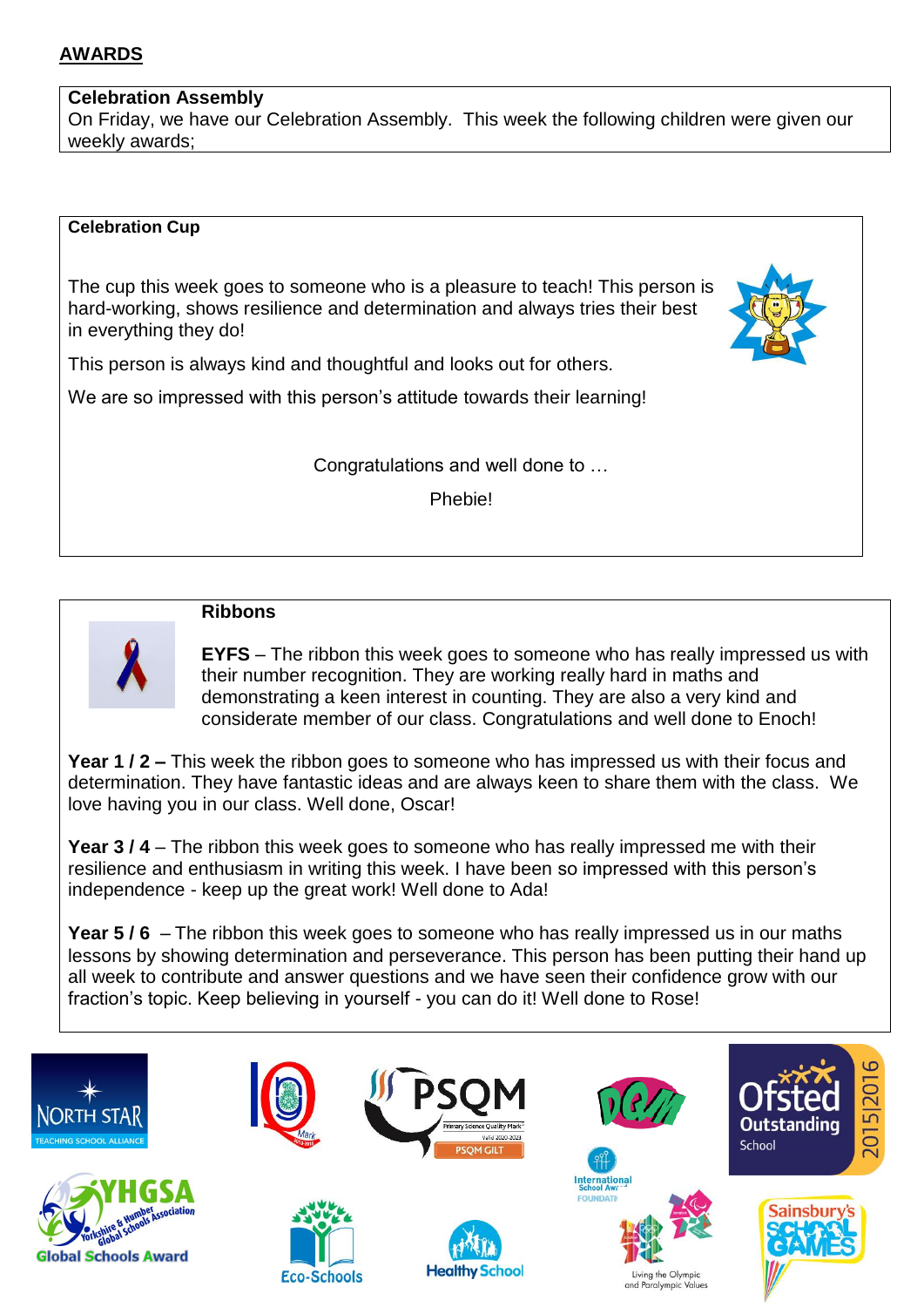### **Values in Action**

This week our Values award goes to someone who has demonstrated our school values of compassion, co-operation and responsibility by being a good friend in the playground.



The values award goes to Phebie who was nominated by Evie.

Well done, Phebie!

## **Attendance**

Good attendance at school is key to your child's progress.

| Week Commencing 24th January 2022 |          |          |                 |  |  |  |
|-----------------------------------|----------|----------|-----------------|--|--|--|
| <b>Reception</b>                  | Year 1/2 | Year 3/4 | <b>Year 5/6</b> |  |  |  |
| 96%                               | 61%      | 82%      | 90%             |  |  |  |

Kind regards,

Mrs Julie Lyon Head Teacher